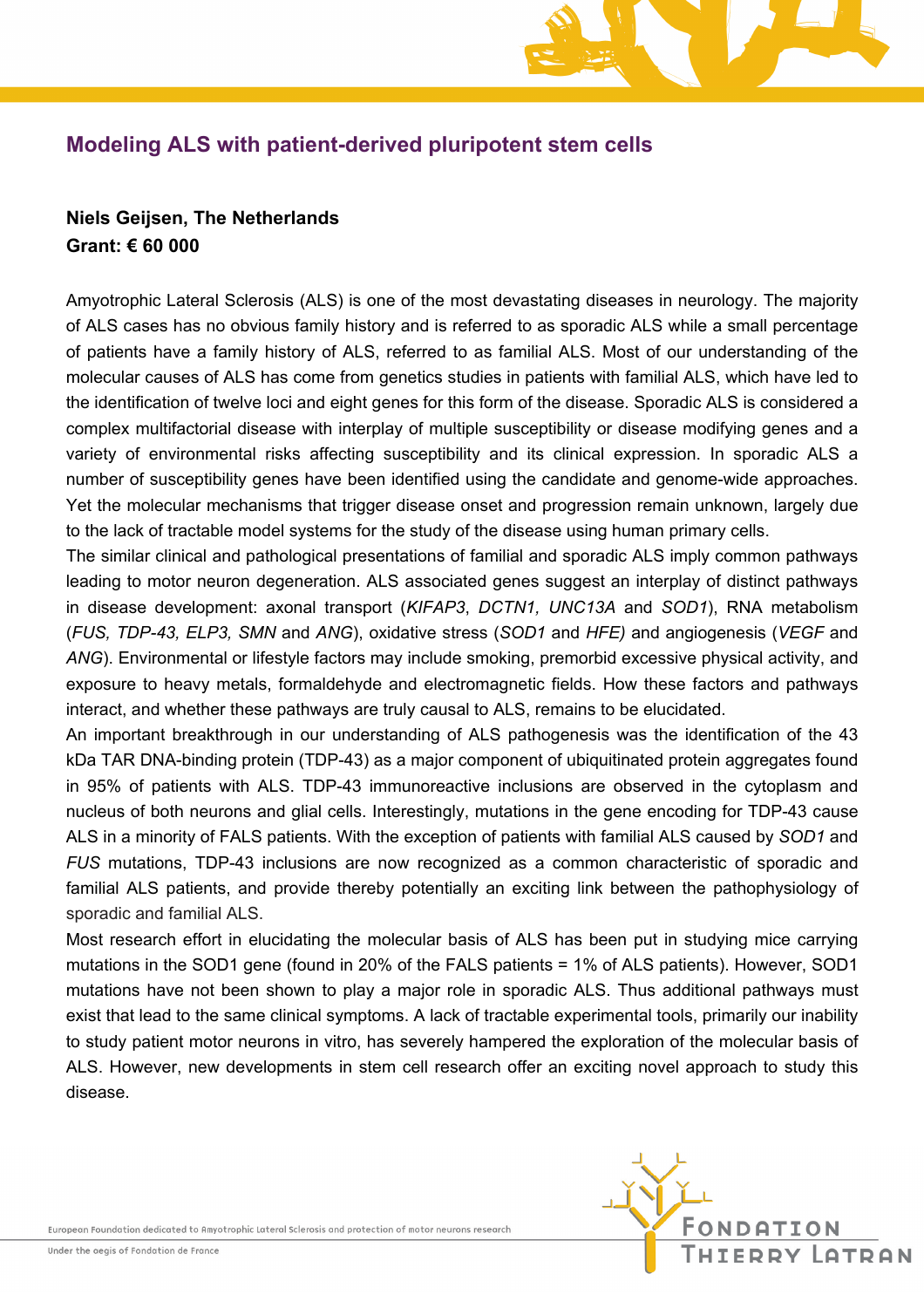In our proposal we plan to use a novel approach using stem cells to model the disease in the laboratory. New technologies now allow the generation of stem cells from patient's fibroblasts, generating stem cell lines that carry the genetic footprint of motor neuron diseases such as ALS. Until recently, working with



human stem cells posed a real challenge since, unlike mouse stem cells, human cells are not very amendable to genetic manipulation. Our lab has recently made an important improvement on the method of creating so-called human induced pluripotent stem cells (iPS cells), which greatly facilitates transgenesis in human stem cells . Pluripotent stem cells have the ability to give rise to any cell type in the human body, including neurons and glia. Pluripotent stem cells allow us for the first time to make neural tissue in vitro, thereby providing an unobstructed view at the molecular pathways that underlie ALS.

ONDATION

FDDY GTDON

Furthermore, it was recently demonstrated that pluripotent stem cells can be derived from mere skin cells, called **i**nduced **p**luripotent **s**tem cells, or iPS cells (Figure 1). Since patient-derived iPS cells carry the genetic traits of ALS, they can be used to derive neurons and glia in vitro that display the degenerative defects observed in the disease.

Using this method we plan to generate iPS cell lines from patients with familial- or sporadic ALS. Pluripotent stem cells allow the generation of unlimited quantities of these cells and offer for the first time a tractable tool for the investigation of ALS. In addition, the derivation of iPS cells from ALS patients now enables us to make pluripotent stem cell lines that carry the genetic predisposition for the disease and enable us to test the causal relationship between various molecular pathways and ALS motor neuron degeneration. Finally, the above method for the genetic manipulation of human pluripotent stem cells we recently developed, uniquely allows us to generate reporter cell lines for the isolation of motor neurons and glial cells from differentiating stem cells as well as to interrogate how changes in gene expression, or specific mutations lead to the motor neuron death observed in patients with ALS.

The Department of Neurology of the UMC Utrecht has been active in genetics research in ALS and has established a unique national ALS database and biobank containing cells from more than 1,500 patients. This biobank includes fibroblast cell lines of more than 150 patients with various genetic backgrounds, which are already consented an approved for research, providing us with an unprecedented toolbox of diverse patient samples to model and explore the disease. The combined expertise of the cell biobank

European Foundation dedicated to Amyotrophic Lateral Sclerosis and protection of motor neurons research

Under the aegis of Fondation de France